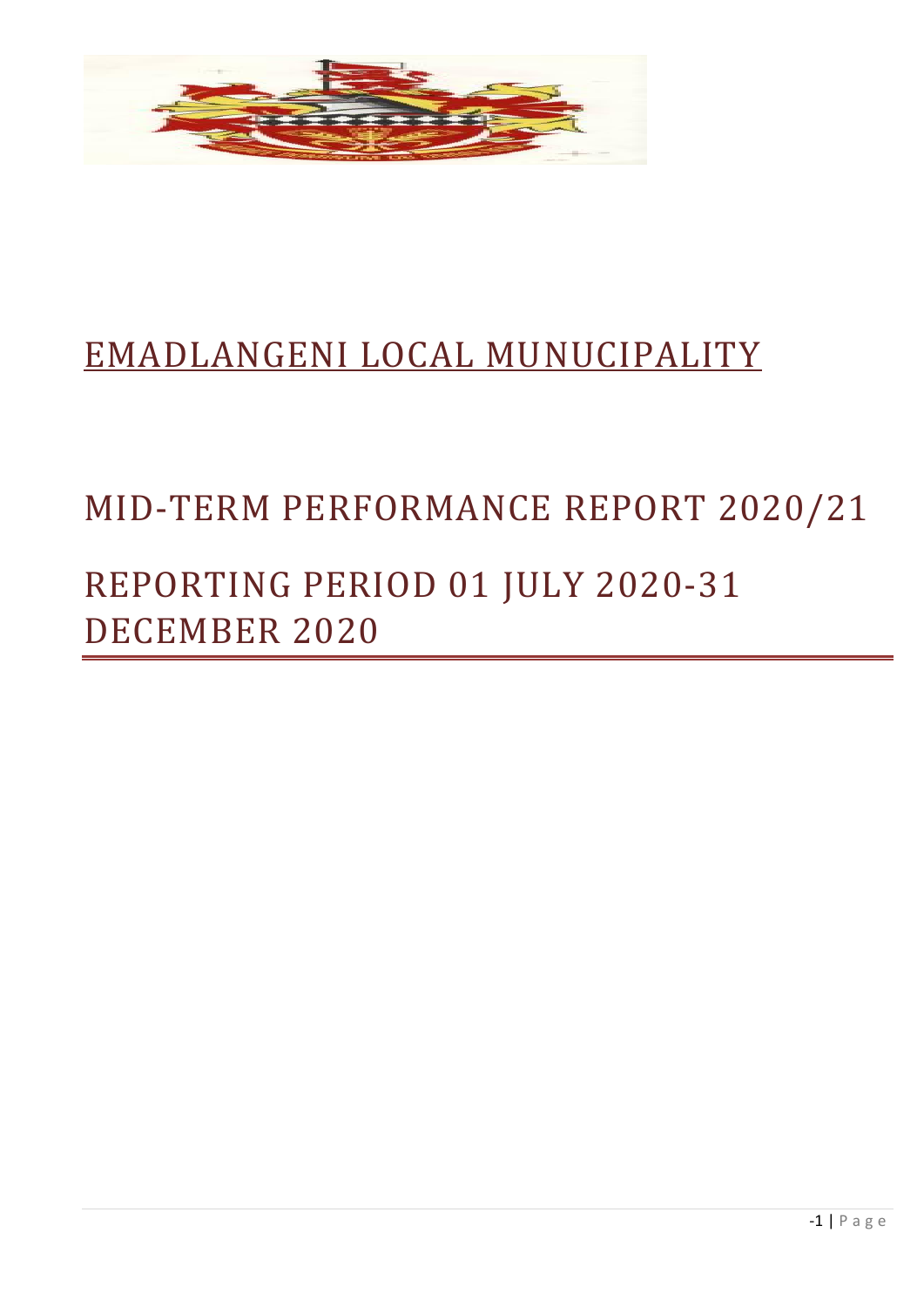

### **TABLE OF CONTENTS**

### **PAGE**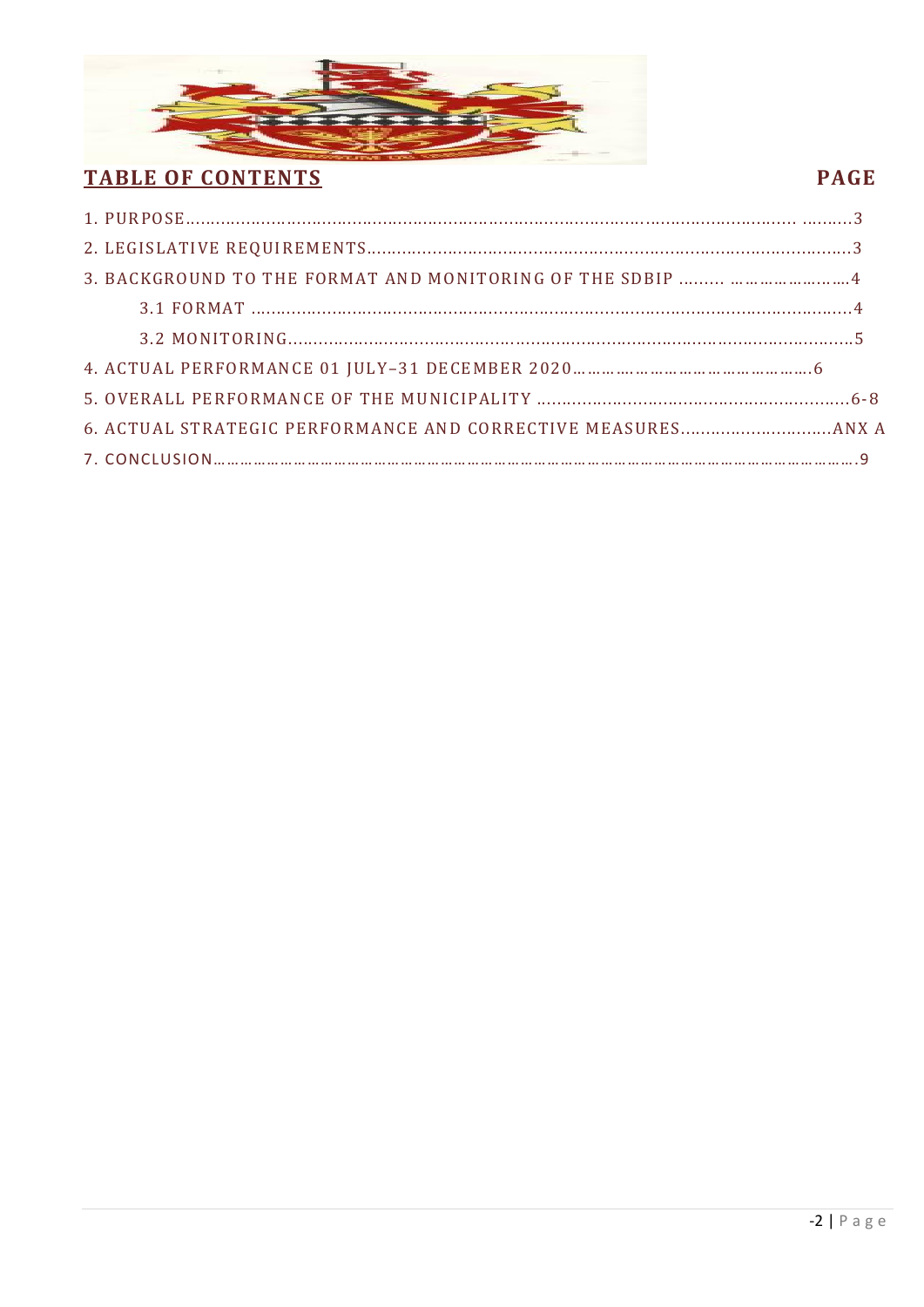

#### **1. PURPOSE**

 $\cdot \cdot$  The purpose of this report is to inform Council regarding the progress made with the implementation of the of the Key Performance Indicators (KPIs) in the realisation of the development priorities and objectives as determined in the Municipality's Integrated Development Plan (IDP) as well as in the Top Layer (TL) Service Delivery and Budget Implementation Plan (SDBIP) for the Mid-term (*01 July – 31 December 2020)* of the 2020/2021 financial year.

#### **2. LEGISLATIVE REQUIREMENTS**

- The SDBIP is defined in terms of Section 1 of the Local Government: Municipal Finance Management Act, 56 (Act 56 of 2003) (MFMA), and the format of the SDBIP is prescribed by the MFMA Circular 13.
- Section 41(1) (e) of the Local Government: Municipal Systems Act, 32 (Act 32 of 2000) (MSA), prescribes that a process must be established of regular reporting to Council.
- $\cdot \cdot$  This report is required in terms of Section 72 (1) (a) of the Municipal Finance Management Act, 2003 (No. 56 of 2003), that the accounting Officer of a Municipality must by 25 January each year, assess the performance of the municipality during the first half of the financial year.
- $\cdot \cdot$  The Mid-year assessment performance report details the targets that have been set for respective departments as well as the outcomes on the achievement of those targets. The report seeks to apprise the Council on status of achieving the targets and where targets have not been achieved corrective measures has been put in place to ensure that the targets are achieved.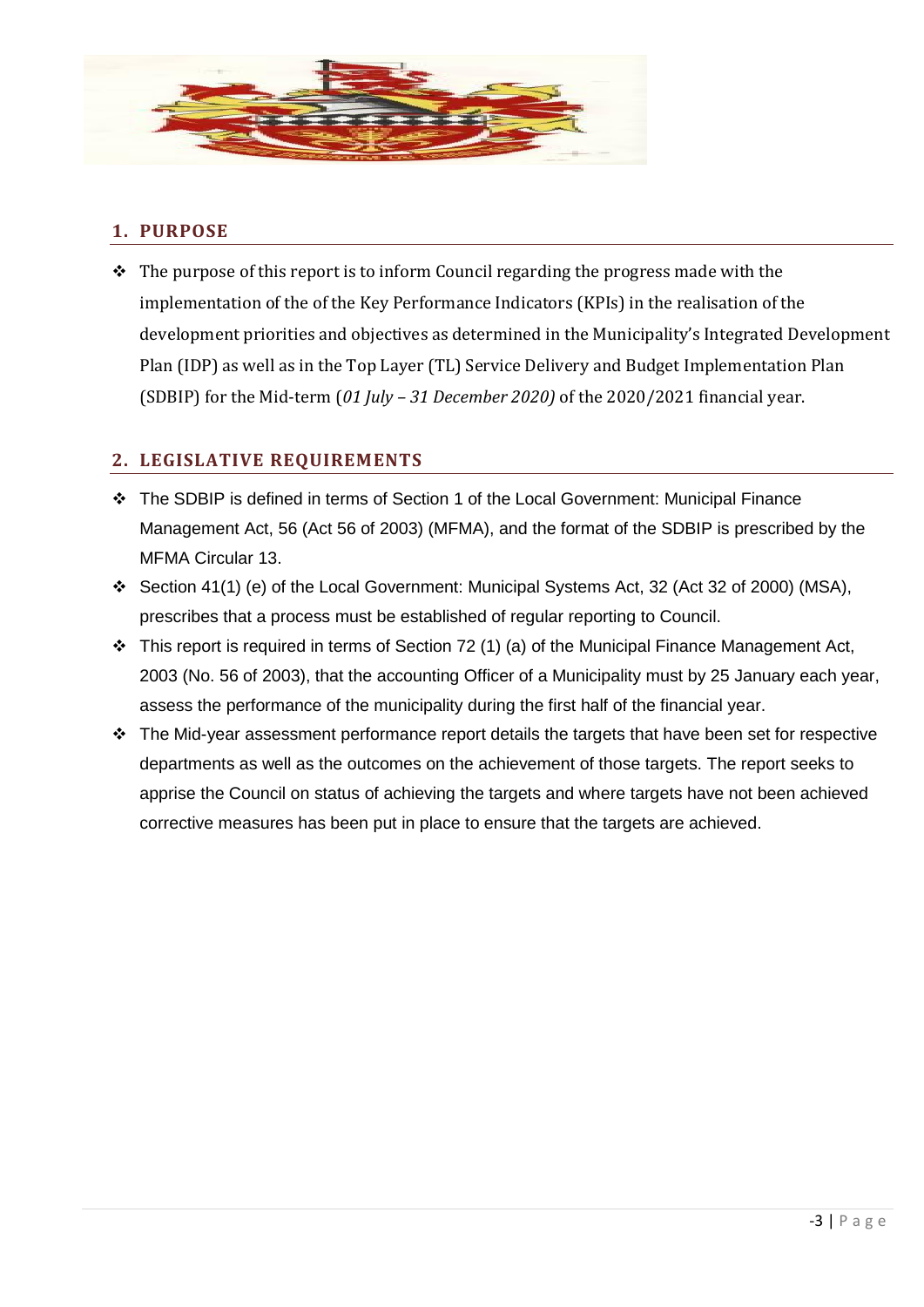

#### **3. BACKGROUND TO THE FORMAT AND MONITORING OF THE SDBIP**

#### **3.1 FORMAT**

- The Municipality's SDBIP consists of a Top Layer (TL) as well as a Departmental Plan for each department.
- \* For purposes of reporting, the TL SDBIP is used to report to Council and the community on the organizational performance of the Municipality.
- $\cdot \cdot$  The TL SDBIP measures the achievement of performance indicators with regards to the provision of basic services as prescribed by Section 10 of the Local Government: Municipal Planning and Performance Regulations of 2001, National Key Performance Areas and Strategic Objectives as detailed in the Integrated Development Plan (IDP) of the Municipality. The Top Layer SDBIP 2020/2021 was approved by the Executive Mayor.
- \* The Departmental SDBIP measures the achievement of predetermined performance indicators that are based on operational service delivery requirements and are aligned with the Top Layer SDBIP. The Departmental Plans have been approved by the Municipal Manager.
- \* The Quarterly Performance Assessment Report is structured to report on the five (5) Municipal Key Performance Areas.
- \* The overall assessment of actual performance against targets set for the key performance indicators as documented in the SDBIP are illustrated in terms of the following assessment methodology:

| Colour | Category                    | <b>Explanation</b>                                 |
|--------|-----------------------------|----------------------------------------------------|
|        | <b>KPI Not Achieved</b>     | Actual vs target less than 100%                    |
|        | <b>KPI Achieved</b>         | Actual vs target 100% Achieved                     |
|        | <b>KPI well Met</b>         | Actual vs target more than 100% and less than 150% |
|        | KPI extremely well met      | Actual vs Target more than 150%                    |
|        | KPI not due to this quarter | Actual vs target reported in different period      |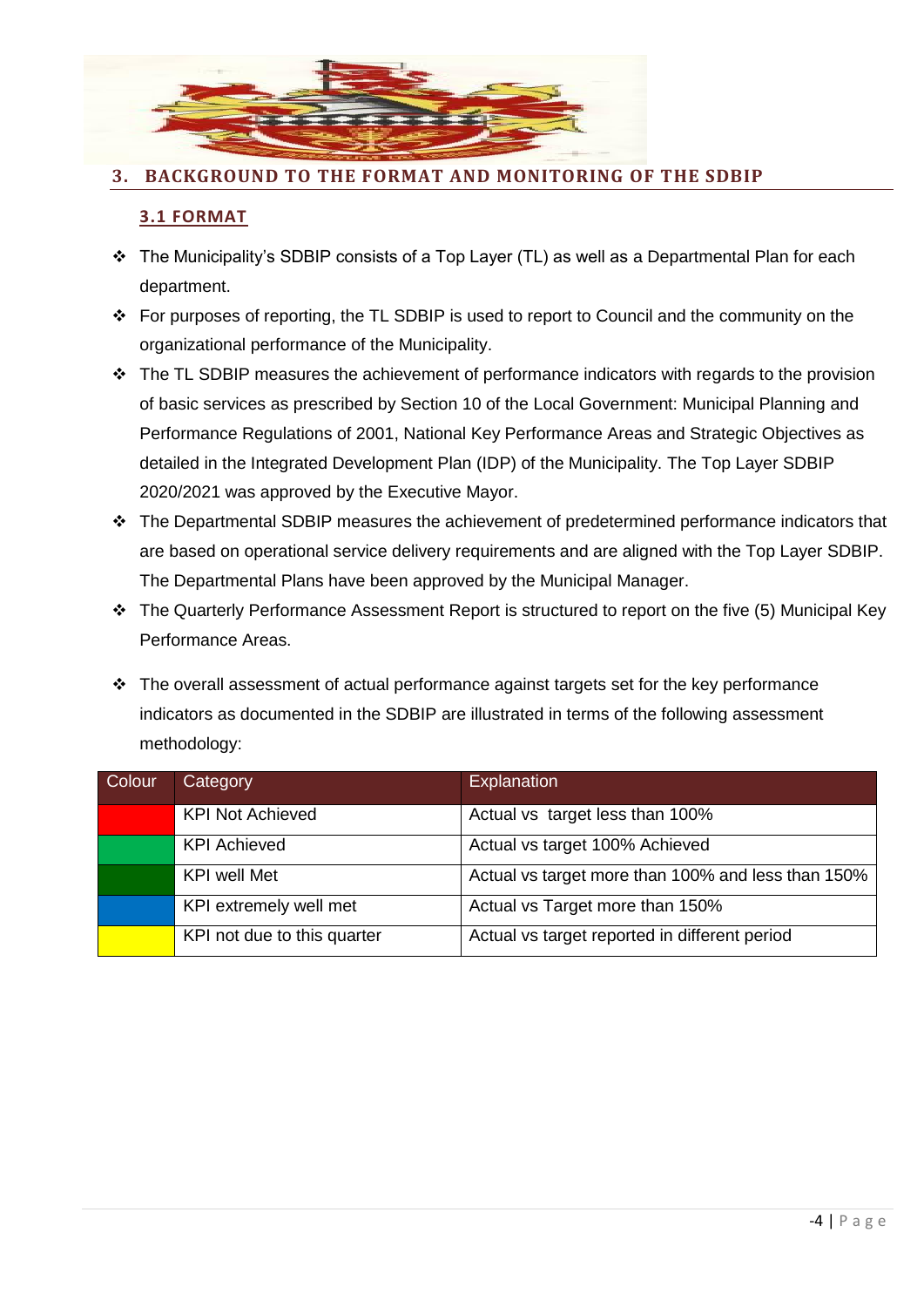

#### 3.2 **MONITORING**

- $\cdot \cdot$  The user departments are given working 10 days to submit the portfolio of evidence for each reported performance indicator
- $\cdot \cdot$  The information is validated by the PMS departments to ensure that they are aligned to the predetermined means of verifications.
- $\cdot \cdot$  This is to ensure that the level of performance is consistent for a particular period in the various levels at which reporting takes place
- The PMS unit will compile a quarterly report that is submitted to internal audit for verifications and reporting to the performance audit committee.
- $\cdot \cdot$  In terms of Section 46(1) (a) (iii) of the MSA the Municipality must reflect annually in the Annual Performance Report on measures taken to improve performance, in other words targets not achieved.

#### 4. **ACTUAL PERFORMANCE FOR THE MID-TERM- 01 JULY- 31 DECEMBER 2020**

- The Top Layer SDBIP contains performance indicators per Municipal Key Performance Area and comments with corrective measures with regard to targets not achieved.
- A detailed analysis of actual performance for the second quarter of the financial year 2020/2021 is provided for in section 6 of this report.
- Overall performance (dashboard) per National and Municipal Key Performance Areas will be provided for in section 5 of this report.

#### **5. OTHER ACHIEVEMENTS THAT WERE NOT INCLUDED IN THE PERFORMANCE PLAN**

- Goedehoop Housing Project
- The project is at stage two internal reticulations and progressing accordingly. The delay was due to the countries lockdown and an extension of six months had to be granted. The implementing agent has started with the application of phase 3 top structure with the Department of Human **Settlement** 
	- $\triangleright$  Khayalethu
- $\div$  The Khayalethu formalisation and Extension project remains in the planning stage as consultants are busy with investigations of the feasibility of the extension however a request for funding has been submitted to the Department of Human Settlement for the 60 units.
	- $\triangleright$  LAND USE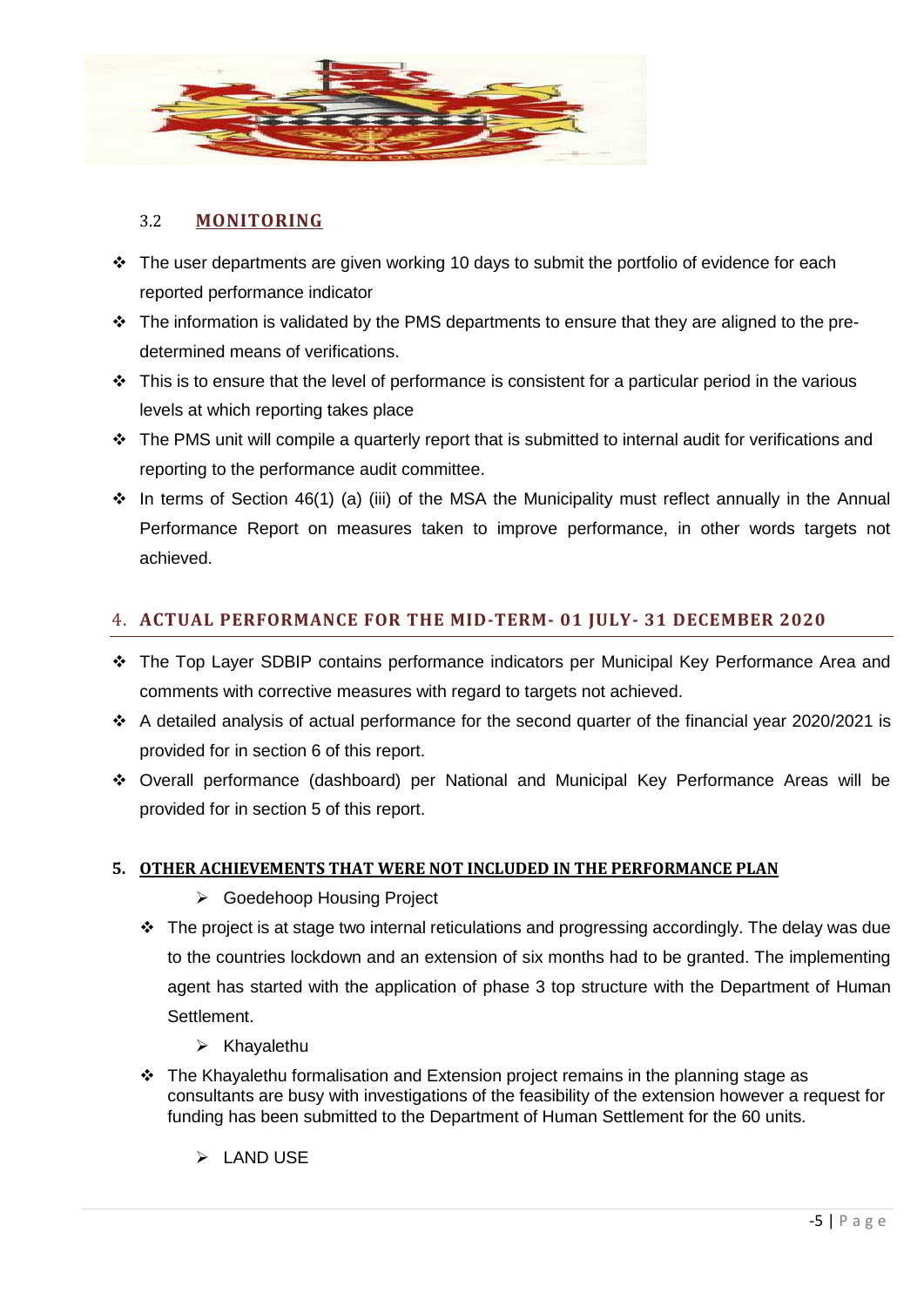

 $\div$  The department ran a contravention drive for building plans as well as Town Planning Scheme contraventions. The residents are responding positively. Which impacts revenue generation for the municipality.

#### **Balele Game Park Activities**

#### Activities are made possible by the presence of EPWP (Amajuba and Emadlangeni)

- ▶ Game Fence Rehabilitation
- Pole Cutting: Cutting and treating gum poles to be used for fence.
- Fence removal: Removal of remaining game fence from the blesbok camp because of continued theft.
- Fence Replacement and Installation: Replacement of damaged fence and installation into unfenced areas.
- $\triangleright$  Vlei Rehabilitation
- The vlei area of the game park forms part of a highly productive area of the park which is also an occasional wetland. The area is significant for ecological and tourism aspects of the park management, because of the congregation of animals on the vlei during the rainy season which benefits both new-borns and game viewers.
- Over the years the vlei has become overrun with Alien Invasive Plants (AIP) which have various negative impacts on the ecology of the vlei.
- \* The Current rehabilitation project on the vlei is for the control of the AIPs. Using both mechanical and chemical control methods.
- $\triangleright$  LIBRARY
- Despite Covid-19 Pandemic library has managed to issue 281 and collected 388 library materials.
- $\cdot$  The construction of KwaNkosi Khumalo Modular Library started on the 13<sup>th</sup> of February 2020, it is now on Practical Completion Stage.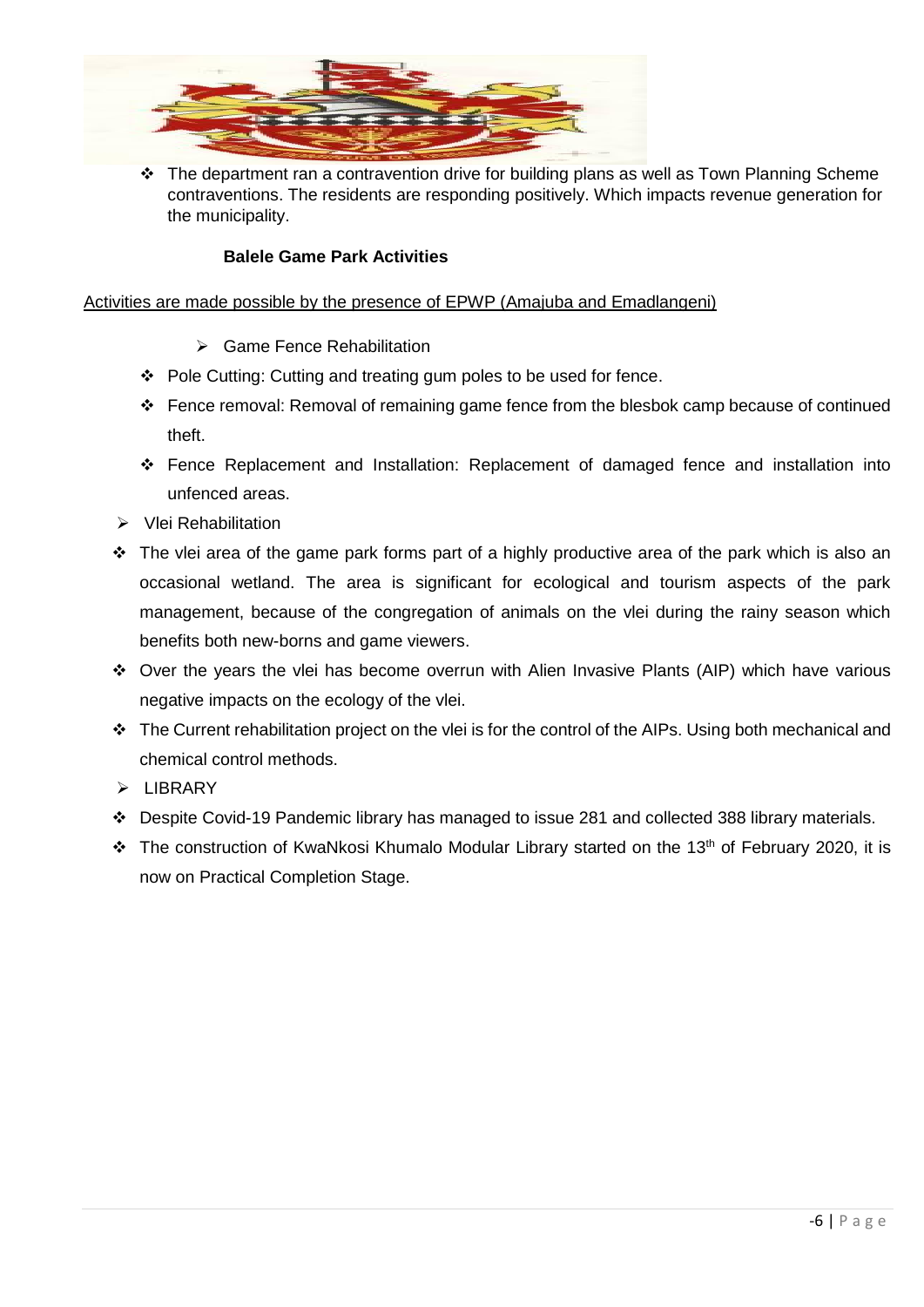

#### 6. **OVERALL PERFORMANCE OF THE MUNICIPALITY**

The Top Layer SDBIP contains performance indicators per Municipal Key Performance Area and comments with corrective measures with regard to targets not achieved.

| Emadlangeni Local Municipality     |                   | Key Performance areas                                                                      |                                                                                             |                                                                                                                   |                                                                                                           |                                                       |
|------------------------------------|-------------------|--------------------------------------------------------------------------------------------|---------------------------------------------------------------------------------------------|-------------------------------------------------------------------------------------------------------------------|-----------------------------------------------------------------------------------------------------------|-------------------------------------------------------|
|                                    |                   | KPA <sub>1</sub>                                                                           | KPA <sub>2</sub>                                                                            | KPA3                                                                                                              | KPA4                                                                                                      | KPA <sub>5</sub>                                      |
| Colour                             | Total<br>Mid-term | <b>BASIC SERVICE</b><br><b>DELIVERY AND</b><br><b>INFRASTRUCTURE</b><br><b>DEVELOPMENT</b> | <b>MUNICIPAL</b><br><b>INSTITUTIONAL</b><br><b>DEVELOPMENT AND</b><br><b>TRANSFORMATION</b> | <b>MUNICIPAL</b><br><b>FINANCIAL VIABILITY</b><br><b>AND MANAGEMENT</b><br>(SOUND FINANCIAL<br><b>MANAGEMENT)</b> | <b>GOOD GOVERNANCE</b><br><b>AND PUBLIC</b><br>PARTICIPATION (PUTTING DEVELOPMENT<br><b>PEOPLE FIRST)</b> | LOCAL ECONOMIC<br>AND SOCIAL<br>(SERVICE<br>DELIVERY) |
| <b>KPI Not Met</b>                 | 53                | 15 <sub>1</sub>                                                                            | 5                                                                                           | 3                                                                                                                 | 12                                                                                                        | 18                                                    |
| <b>KPI</b> met                     | 64                | 5                                                                                          | 3                                                                                           | 28                                                                                                                | 19                                                                                                        | 9                                                     |
| <b>KPI</b> well Met                | 0.                | $\Omega$                                                                                   | $\Omega$                                                                                    | $\Omega$                                                                                                          | $\Omega$                                                                                                  | $\Omega$                                              |
| <b>KPI</b> extremely well met      | $\overline{0}$    | $\Omega$                                                                                   | $\overline{0}$                                                                              | $\Omega$                                                                                                          | $\overline{0}$                                                                                            | $\Omega$                                              |
| Not Applicable to the Mid-<br>term | $\Omega$          | $\overline{0}$                                                                             | $\overline{0}$                                                                              | $\overline{0}$                                                                                                    | $\overline{0}$                                                                                            | $\overline{0}$                                        |
| <b>TOTAL</b>                       | 117               | 20                                                                                         | 8                                                                                           | 31                                                                                                                | 31                                                                                                        | 27                                                    |
|                                    |                   |                                                                                            |                                                                                             |                                                                                                                   |                                                                                                           |                                                       |
| <b>KPI Not Met</b>                 | 45%               | 75%                                                                                        | 63%                                                                                         | 10%                                                                                                               | 39%                                                                                                       | 67%                                                   |
| <b>KPI</b> met                     | 55%               | 25%                                                                                        | 38%                                                                                         | 90%                                                                                                               | 61%                                                                                                       | 33%                                                   |
| <b>KPI</b> well Met                | $0\%$             | $0\%$                                                                                      | $0\%$                                                                                       | $0\%$                                                                                                             | $0\%$                                                                                                     | $0\%$                                                 |
| <b>KPI</b> extremely well met      | 0%                | 0%                                                                                         | $0\%$                                                                                       | 0%                                                                                                                | $0\%$                                                                                                     | $0\%$                                                 |
| Not Applicable to the Mid-<br>term | 0%                | 0%                                                                                         | 0%                                                                                          | 0%                                                                                                                | $0\%$                                                                                                     | $0\%$                                                 |
| <b>TOTAL</b>                       | 100%              | 100%                                                                                       | 100%                                                                                        | 100%                                                                                                              | 100%                                                                                                      | 100%                                                  |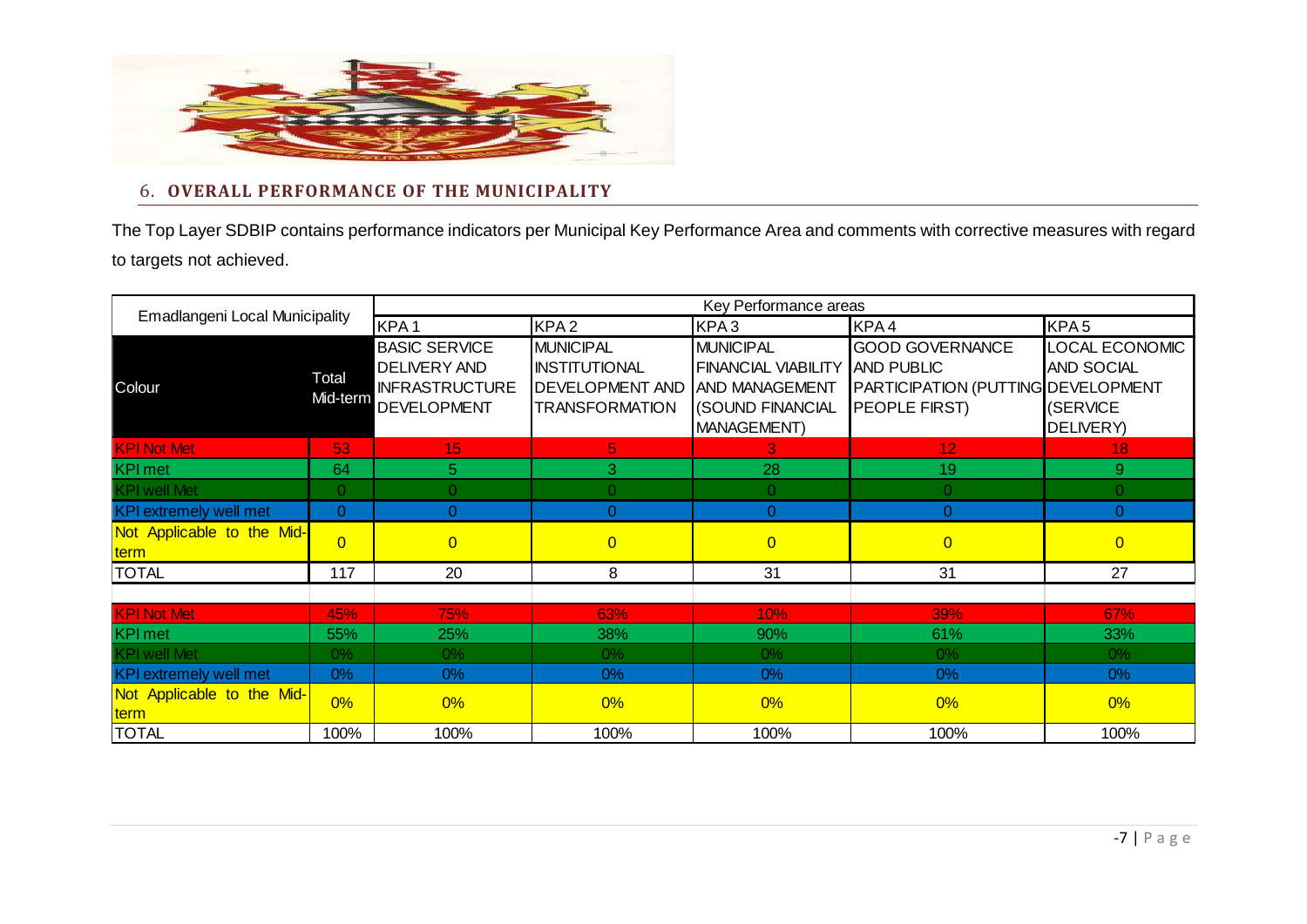